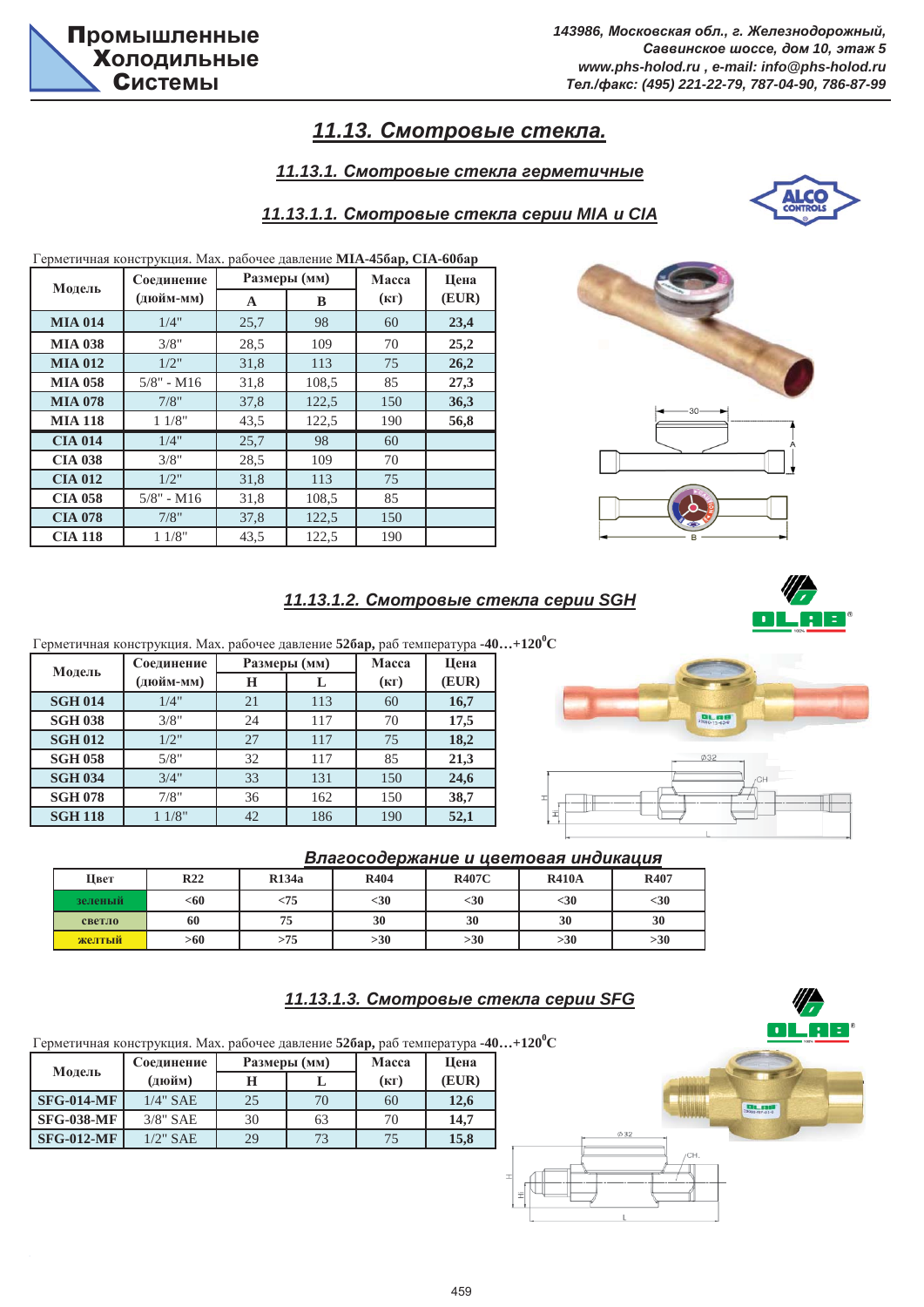OL RE



Разборная конструкция. Мах. рабочее давление 546ар Допустимое рабочее температура от -35°с до +105°С

| Модель         | Соединение<br>(дюйм-мм) | Конфигурация                  | Цена<br>(EUR) |              |
|----------------|-------------------------|-------------------------------|---------------|--------------|
| <b>SMI-58</b>  | 5/8"                    |                               | 20,0          | Z            |
| <b>SMI-34</b>  | 3/4"                    |                               | 20,0          | CH 28<br>DD. |
| <b>SMI-78</b>  | $7/8$ " - M22           |                               | 20,0          | eB.          |
| <b>SMI-118</b> | $11/8"$ - M28           | пайка, для установки на трубу | 20,0          |              |
| <b>SMI-138</b> | $13/8" - M28$           |                               | 20,0          |              |
| <b>SMI-158</b> | $15/8"$ - M42           |                               | 20,0          | ø14          |
| <b>SMI-218</b> | $21/8" - M54$           |                               | 20,0          |              |

## $11.13.3$ . Смотровые стекла с системой соединения OLABLOCK



| Модель        | Соединение<br>(дюйм) | Тип<br><b>OLAB</b><br>LOCK | Max.<br>Рабочая темп-<br>ра хладагента,<br>рабочее<br>$C^0C$<br>давление |       | Размеры<br>(MM) |     |    |                     |    | Macca<br>$(K\Gamma)$ | Цена<br>(EUR) |      |  |
|---------------|----------------------|----------------------------|--------------------------------------------------------------------------|-------|-----------------|-----|----|---------------------|----|----------------------|---------------|------|--|
|               |                      |                            | (6ap)                                                                    | min   | max             | A   | В  |                     | H1 | H2                   |               |      |  |
| 32000-CS-01-0 | 1/4"                 | C8                         |                                                                          |       |                 | 103 | 21 | $\mathbf{r}$<br>7.5 | 11 | 21                   | 0.15          |      |  |
| 32000-CS-02-0 | 3/8"                 | C10                        |                                                                          |       |                 | 116 | 24 | Q                   | 12 | 24                   | 0.195         |      |  |
| 32000-CS-03-0 | 1/2"                 | C16                        | 45                                                                       | $-35$ | $\overline{10}$ | 128 | 27 | 11                  | 15 | 30                   | 0,255         | 32,7 |  |
| 32000-CS-04-0 | 5/8"                 | C18                        |                                                                          |       |                 | 145 | 30 | 13                  | 17 | 32                   | 0,28          |      |  |
| 32000-CS-05-0 | 3/4"                 | C <sub>20</sub>            |                                                                          |       |                 | 160 | 33 | 15                  | 19 | 34                   | 0,3           |      |  |

## **Влагосодержание и цветовая индикация**

| Цвет    | R <sub>22</sub> | R <sub>134</sub> a | <b>R404</b> | <b>R407C</b> | <b>R410A</b> | R407 |
|---------|-----------------|--------------------|-------------|--------------|--------------|------|
| зеленый | <60             | -75                | $30$        | $<$ 30       | $30$         | $30$ |
| светло  | 60              | 75                 | 30          | 30           | 30           | 30   |
| желтый  | >60             | >75                | >30         | >30          | >30          | >30  |

\* - в мг. воды на 1 кг хладагента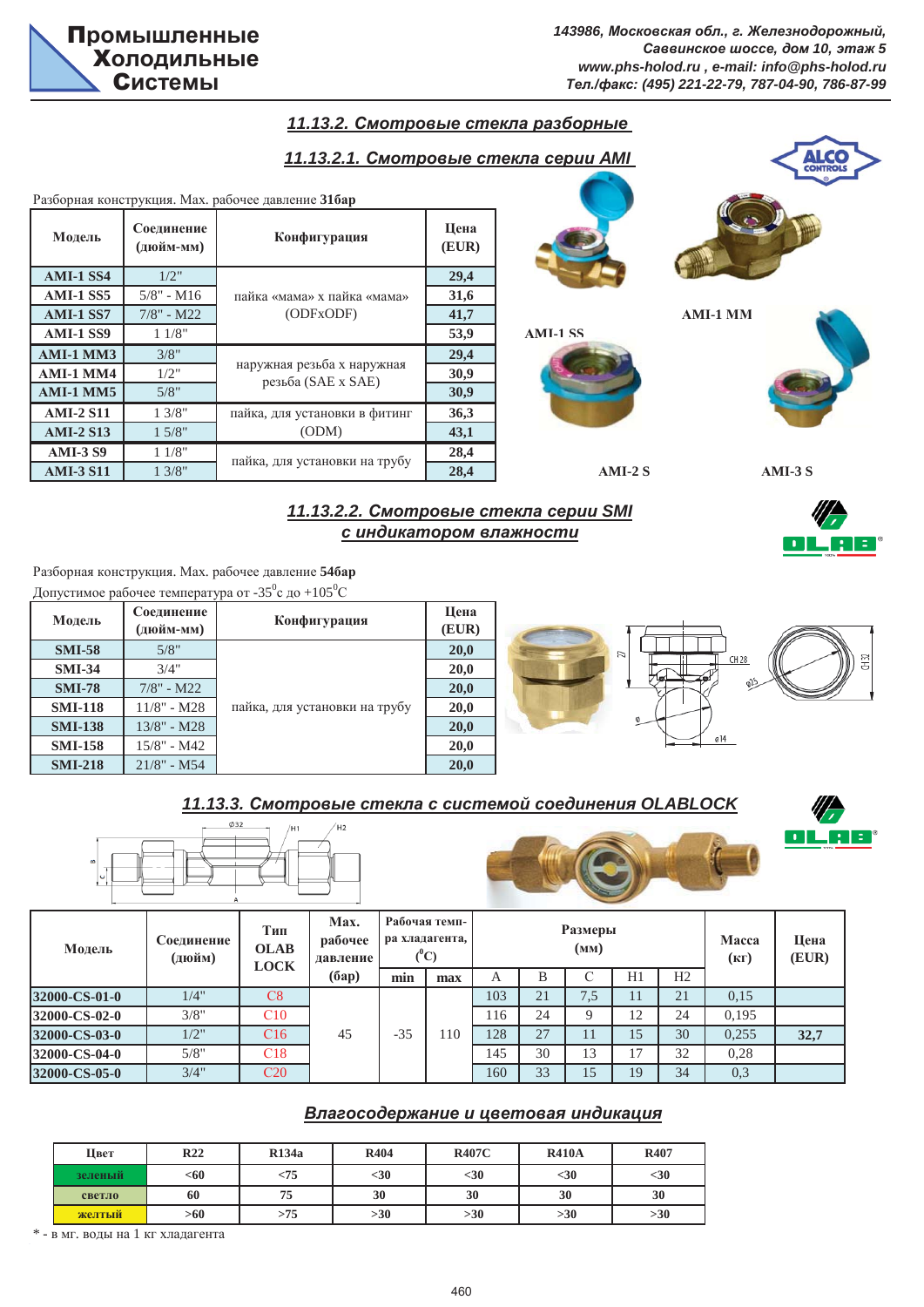*11.13.4. ɋɦɨɬɪɨɜɵɟ ɫɬɟɤɥɚ ɫɬɚɥɶɧɵɟ ɞɜɭɫɬɨɪɨɧɧɢɟ ɫɟɪɢɢ 185, 186*

Допустимое рабочее давление и температуры

| 47/1056ap от -50 <sup>°</sup> с до -100 <sup>°</sup> C, 63/140 бар от -10C до +120C |      |                                            |                |     |     |          |       |
|-------------------------------------------------------------------------------------|------|--------------------------------------------|----------------|-----|-----|----------|-------|
|                                                                                     |      |                                            | Размеры (мм)   |     |     | Давление | Цена  |
| Модель                                                                              | W    | <b>ODS</b>                                 | D1             | L1  | L3  | (6ap)    | (EUR) |
|                                                                                     |      |                                            | материал сталь |     |     |          |       |
| 185 511 500                                                                         | 14   | 3/8"                                       | 8,5            | 65  | 58  | 63       |       |
| 185 512 500                                                                         | 17,2 | 1/2"                                       | 11,5           | 65  | 63  | 63       | 226,4 |
| 186 513 000                                                                         | 22   | $5/8$ " (16)                               | 15,5           | 65  | 68  | 63       | 226,4 |
| 186 514 500                                                                         | 25,4 | 3/4"                                       | 17             | 75  | 71  | 63       | 228,6 |
| 186 515 500                                                                         | 30   | 7/8"                                       | 21             | 75  | 71  | 63       | 284,9 |
| 186 516 500                                                                         | 35   | 11/8"                                      | 27             | 95  | 77  | 63       | 308,8 |
| 186 517 000                                                                         | 42,4 | $13/8$ " (35)                              | 34             | 95  | 83  | 63       | 333,3 |
| 186 518 000                                                                         | 48,3 | 42                                         | 40             | 105 | 88  | 63       | 333,3 |
| 186 518 500                                                                         | 48,3 | 15/8"                                      | 40             | 105 | 88  | 63       | 333,3 |
| 186 519 000                                                                         | 60,3 | $21/8$ " (54)                              | 52             | 115 | 100 | 63       | 357,1 |
|                                                                                     |      | материал нержавеющая сталь                 |                |     |     |          |       |
| 185 411 000                                                                         | 13,5 | 8,5                                        | 8,5            | 65  | 58  | 140      |       |
| 185 412 000                                                                         | 17,2 | 12                                         | 12             | 65  | 63  | 140      | 223,0 |
| 185 413 000                                                                         | 21,3 | 16                                         | 16             | 65  | 73  | 140      | 226,4 |
| 185 414 000                                                                         | 26,9 | 21                                         | 21             | 75  | 73  | 140      | 228,6 |
| 185 415 000                                                                         | 33,7 | 27                                         | 27             | 95  | 73  | 140      | 284,9 |
| 185 416 000                                                                         | 42,4 | 35                                         | 35             | 95  | 83  | 140      | 308,8 |
| 185 417 000                                                                         | 48,3 | 40                                         | 40             | 95  | 88  | 140      | 333,3 |
| 185 418 000                                                                         | 60,3 | 52                                         | 52             | 95  | 100 | 63       | 357,1 |
|                                                                                     |      | с индикатором влажности, нержавеющая сталь |                |     |     |          |       |
| 185 411 600                                                                         | 13,5 | 8,5                                        | 8,5            | 65  | 58  | 140      |       |
| 185 412 600                                                                         | 17,2 | 12                                         | 12             | 65  | 63  | 140      | 236,7 |
| 185 413 600                                                                         | 21,3 | 16                                         | 16             | 65  | 73  | 140      | 240,1 |
| 185 414 600                                                                         | 26,9 | 21                                         | 21             | 75  | 73  | 140      | 242,3 |
| 185 415 600                                                                         | 33,7 | 27                                         | 27             | 95  | 73  | 140      | 298,6 |
| 185 416 600                                                                         | 42,4 | 35                                         | 35             | 95  | 83  | 140      |       |
| 185 417 600                                                                         | 48,3 | 40                                         | 40             | 95  | 88  | 140      |       |
| 185 418 600                                                                         | 60,3 | 52                                         | 52             | 95  | 100 | 63       | 370,8 |





HEI

Внимание: посталяются в разобранном виде. После пайки/сварки установить стекло строго по моменту затяжки 120+30Nm при повторном ракручивании/закручивании стекла необходмо использовать новую прокладку 09632631-Al 26x31x2

## $11.13.5.$  Смотровые стекла для контроля уровня хладагента

 $11.13.5.1$ . Смотровые стекла серии SG

Допустимое рабочее давление от 0 до 34,5 бар Допустимое рабочее температура для SG-11 от -40 $^0$ с до +163 $^0$ С Допустимое рабочее температура для SG-12 от -40<sup>0</sup>с до +94<sup>0</sup>С

|                   | Модель            |                      | Размеры (мм) |      |             |                               |                             |                             |
|-------------------|-------------------|----------------------|--------------|------|-------------|-------------------------------|-----------------------------|-----------------------------|
| $\infty$          |                   | $\emptyset$ C<br>414 |              |      |             |                               | Цена<br>для<br><b>SG 11</b> | Цена<br>ДЛЯ<br><b>SG 12</b> |
| с кольцами        | с шариком         | соединение (дюймы)   | S ключ       | B    | $\mathbf C$ | $\mathbf{K}\mathbf{\Gamma}$ ) | (USD)                       | (USD)                       |
| <b>SG 1104</b>    | <b>SG 1204</b>    | $1/2$ " MPT          | 23,9         | 24,3 | 14,3        | 0.03                          | 17                          | 21                          |
| <b>SG 1106</b>    | <b>SG 1206</b>    | $3/4$ " MPT          | 28,4         | 26,9 | 19,1        | 0,06                          | 19                          | 22                          |
| <b>SG 1108</b>    | <b>SG 1208</b>    | $1"$ MPT             | 35,1         | 33,6 | 23,8        | 0,12                          | 22                          | 31                          |
| <b>SG 1110-CE</b> | <b>SG 1210</b>    | 1 1/4" MPT           | 44,5         | 35   | 30,2        | 0,2                           | 42                          | 46                          |
| <b>SG 1112-CE</b> | <b>SG 1212-CE</b> | $11/2$ " MPT         | 50,8         | 35,9 | 33,4        | 0,29                          | 47                          | 52                          |
| <b>SG 1116-CE</b> | <b>SG 1216-CE</b> | $2"$ MPT             | 63.5         | 36,1 | 41,4        | 0,46                          | 65                          | 82                          |